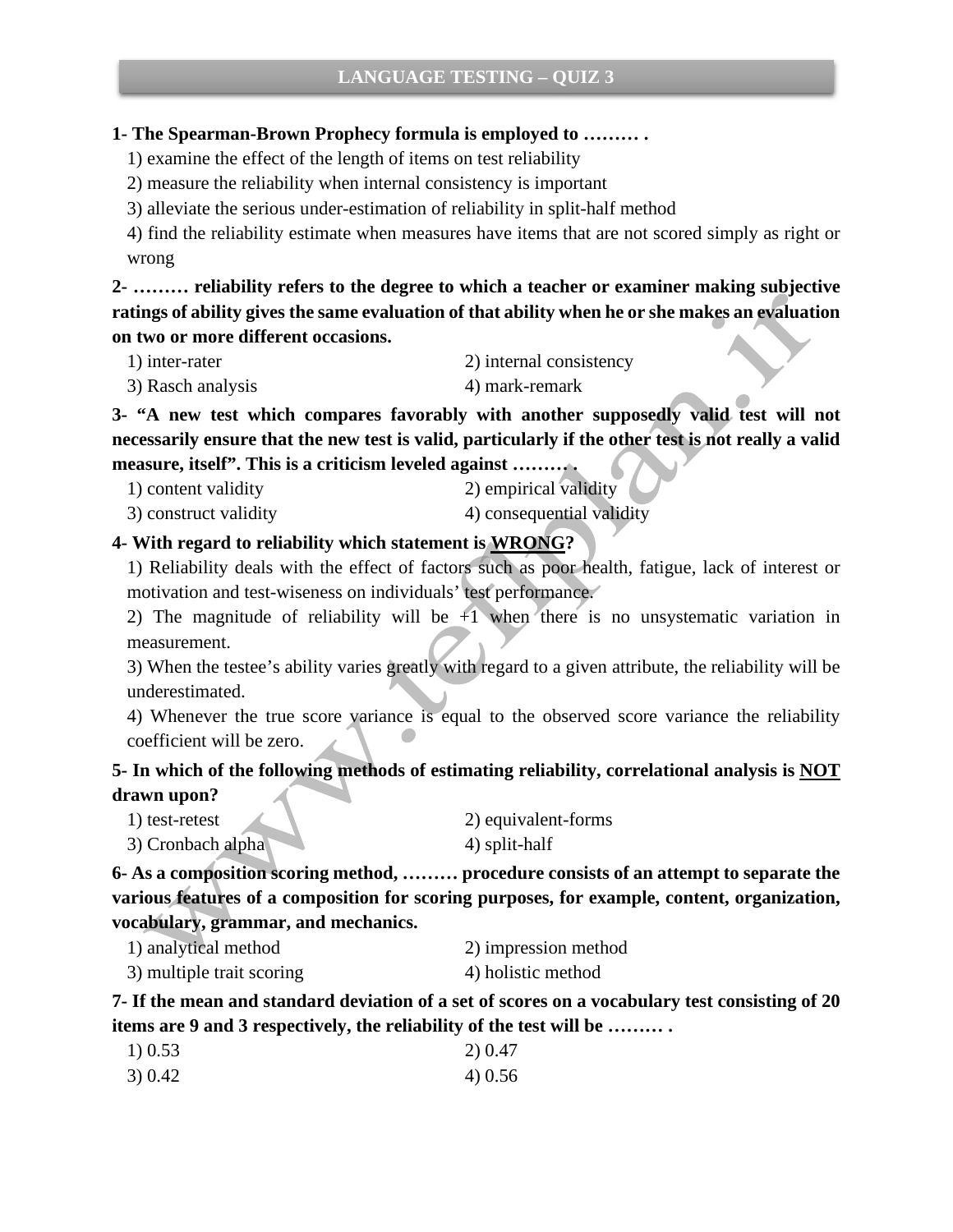## **8- Which one of the following is NOT true about predictive validity?**

- 1) It is a type of statistical validity
- 2) It is based on the degree to which a test accurately predicts future performance
- 3) It is usually reported in the form of a correlation coefficient
- 4) The social consequences of test use and how test interpretations are arrived at

# **9- Which statement is NOT true about KR-21?**

- 1) Its computation requires just the mean, the standard deviation and number of the testees.
- 2) It is based on the assumption that all items in the test should measure one single trait.
- 3) It may seriously underestimate the reliability of a test.
- 4) It is not a suitable estimate of reliability for cloze tests.

## **10- Content validity refers to ……… .**

1) the psychological reality of what is being tested

2) the degree to which a test adequately measures the particular skills or behavior it sets out to measure

- 3) the degree to which results of a test corroborates the results of another test
- 4) the meaningfulness of our interpretations from the test scores

# **11- A correlation coefficient obtained by comparing the performance of the testees on an already validated test and our recently developed one is an indication of ……… .**

- 1) empirical validity 2) content validity
- 3) construct validity 4) face validity

# **12-** *One administration***,** *the same test***,** *a single group of examinees***, and** *correlational analysis*  **are all the characteristics of ……… strategy to estimate reliability.**

- 1) internal consistency 2) Kuder-Richardson 21
- 
- $3)$  split-half  $4)$  test-retest

# **13- Which of the following statements is NOT True?**

- 1) Validity is more significant than reliability.
- 2) If a test shows a certain degree of validity, it is to some extent reliable.
- 3) It is quite possible for a test to be reliable but invalid.
- 4) Distinguishing between reliability and validity for language tests is always clearـcut.

**14- ……… is a method of scoring students' written compositions in which a holistic score is assigned to a particular feature of writing, such as structure, tone, or vocabulary.**

- 1) Mechanical scoring 2) Primary trait scoring
- 3) Analytic scoring 4) Impression scoring

**15- The investigation of ……… is concerned with answering the questions, "How much of an individual's test performance is due to measurement error, or to factors other than the language ability we want to measure?"**

| 1) validity     | 2) reliability                   |
|-----------------|----------------------------------|
| 3) practicality | 4) standard error of measurement |